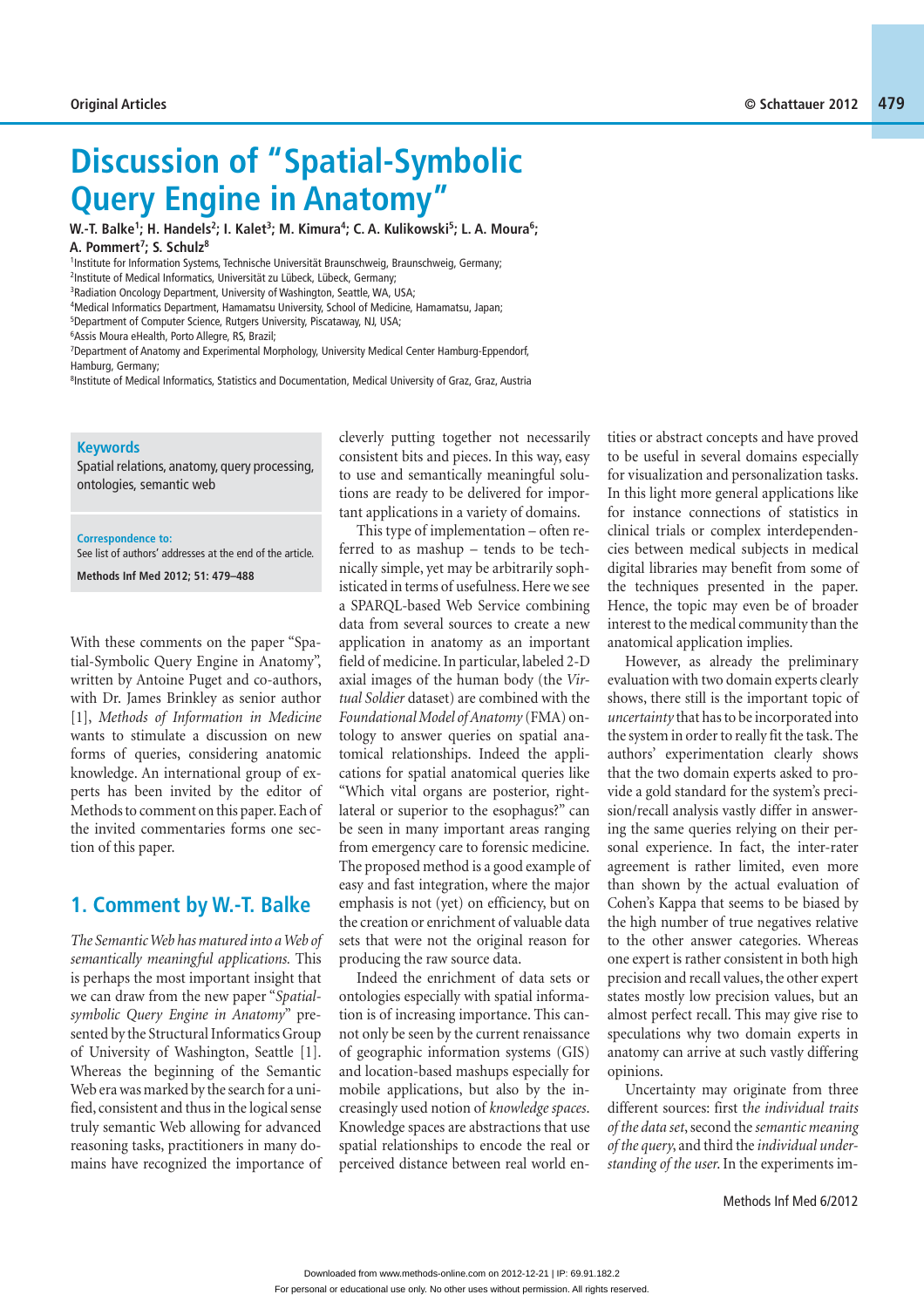ages of a single human individual were used for deriving spatial relationships, whereas expert opinions will typically rely on textbook knowledge gained by observing spatial relationships over a diverse population of many individuals. Moreover, spatial relationships are usually not absolute, but may be partially true. Hence, query processing relied on the notion of "predominant" spatial relationships. Whether predominant is interpreted by human experts as the relative volume of a structure being involved in that relationship, the degree to which the relationship is satisfied, the relative importance of the structure regarding the relationship, or in some entirely different way remains doubtful. Finally, experts tend to form an individual view about a topic, often even with respect to the specific application. If for some application a certain relationship is often observed (e.g., in emergency care a certain organ maybe hurt quite often in accidents of a specific spatial type, even though there may be only a small spatial overlap), it may become a predominant spatial relationship for this user, however not for a typical user from for instance pathology.

Catering for these sources of uncertainty will be an interesting and valuable aim when researching spatial information systems in medicine in more detail. The degree of how uncertainty of either kind will influence a system's performance to a large degree is bound to depend on the semantic complexity of the system's task. Probabilistic databases featuring possible world semantics may be one solution, using knowledge based systems with uncertain reasoning methods may be an alternative, but not less promising route. In any case, the fresh mashup approach of the spatial-symbolic query engine raises hopes for a broad variety of useful applications in different areas of medicine.

# **2. Comment by H. Handels**

#### **2.1 Introduction**

In the paper "Spatial-symbolic Query Engine in Anatomy" [1] the authors present an interesting approach to extract spatialsymbolic knowledge from medical images,

Methods Inf Med 6/2012 © Schattauer 2012

which is used in combination with the Foundational Model of Anatomy (FMA) ontology to get a symbolic representation of human anatomy. It is an inspiring idea to use medical image computing methods for the automatic definition of spatial relations in a given segmented image data set and to represent the results in standardized spatial-symbolic terms using ontologies. The paper describes first steps and results in this direction at the interface between symbolic representation of anatomy and medical image computing and shows the potential of this promising approach in future.

In my comment I would like to focus on the aspects of image based anatomical knowledge extraction and individualization of spatial-symbolic relations. In the field of medical image computing powerful approaches and tools have been developed to extract and use spatial knowledge about the position, shape and spatial relationship of image structures like organs, tissues, vessels, tumors etc. in the last decade [2, 3]. These methods are mainly applied to support image based medical diagnostics and therapy. However, they also can play an important role for the generation of comprehensive and individualized formal descriptions of spatial anatomical relations in future. Therefore, I first give a brief description of the main developments in this field in the next chapter.

#### **2.2 Extraction of Spatial Knowl edge from Medical Images**

Three-dimensional image data sets acquired in computer tomography or magnetic resonance imaging implicitly contain anatomical information about the positions of image structures like organs, tissues, vessels, tumors etc. and their spatial relationships. In the field of medical image computing, on the one hand 3D models of image structures are extracted from the image data and visualized in a pseudo-realistic way. These 3D visualizations can be used to improve diagnostics [4, 5] and therapy [6, 7] as well as medical education [8, 9]. On the other hand, in modern image analysis systems model based methods are often used during image segmentation and analysis to take anatomical knowledge

about the position and shapes of organs into account. Here, atlases that show the anatomy of a single individual as a reference segmentation [10, 11] as well as statistical shape models describing the organs' mean shapes and their shape variations in a group of individuals [12–14] have been developed to represent complex anatomical relationships and inter-individual variations in the human body. A main goal of these approaches is to improve the robustness and accuracy of the segmentation and recognition of image structures of interest by using anatomical knowledge, e.g. by atlas based segmentation and landmark propagation.

#### **2.3 Generation of Spatial-symbolic Descriptions of Anatomy**

In their paper, Puget et al. present a methodology to extract spatial relations of organs describing the relative position of image structures to each other from a 3D image data set. The goal is to represent this knowledge explicitly in terms of symbolic descriptions like posterior, anterior, left-lateral etc. For the automatic generation of this spatialsymbolic description the authors present a 2D-oriented method applying 2D projections of the 3D image objects to the considered 2D planes in a set of slice images. However, the nature of the spatial relationship between organs and other image structures is three-dimensional. Hence, it would be an interesting question whether the application of 3D image computing techniques could achieve symbolic-spatial descriptions with higher accuracy. Because these computations can be done in a preprocessing step, it should be possible to also use advanced 3D approaches to extract spatial-symbolic relations, automatically.

In comparison to the spatial information contained in a 3D image data set the symbolic description generated by the approach of Puget et al. is rough and reflects only a small part of the spatial information available. Advanced image processing methods enable to extract further information on spatial relations and quantitative spatial parameters, automatically [2, 3]. Therefore, the planned extension to provide distances between organs and their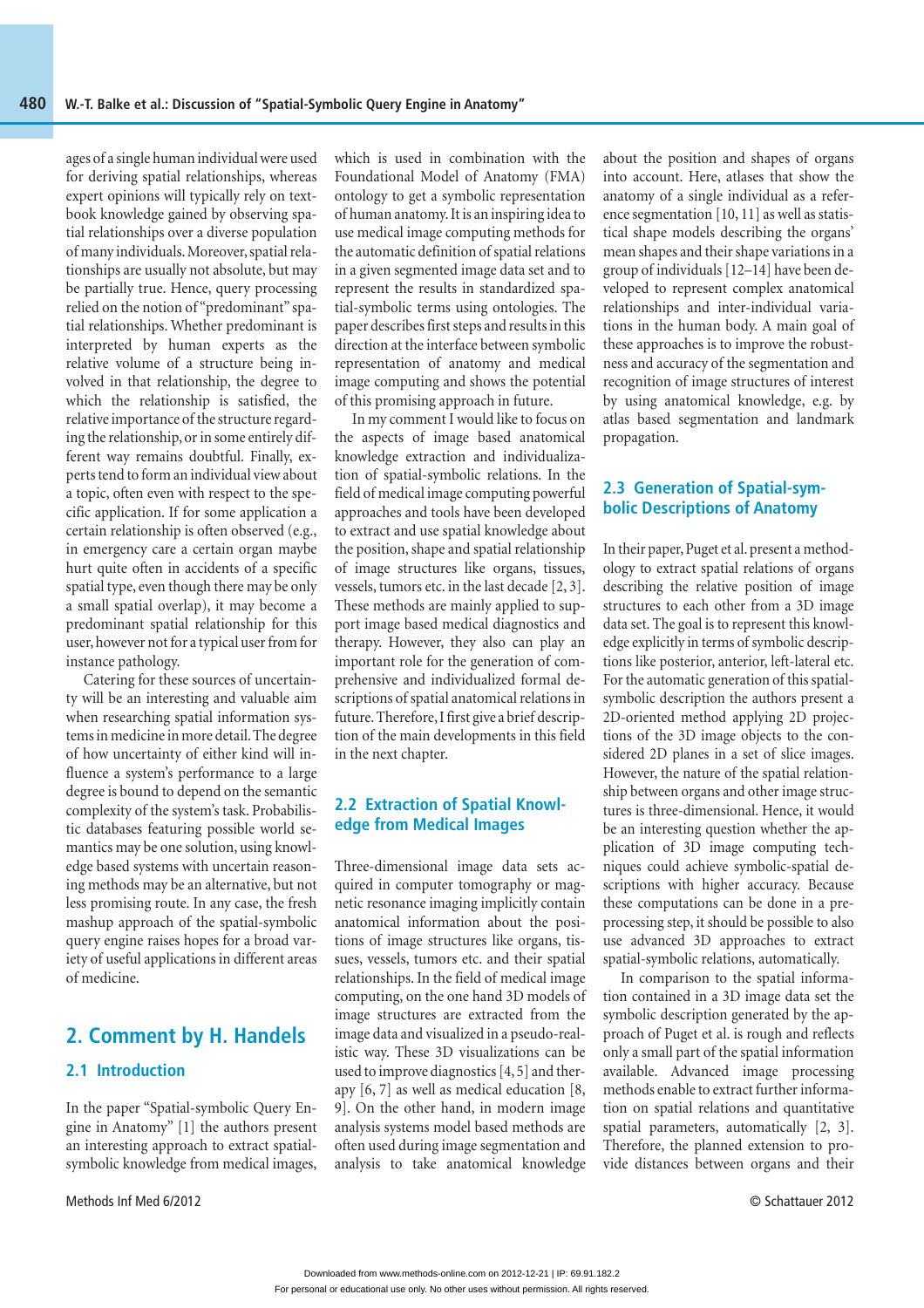centers of mass seems to be a first step in this interesting direction and will give the user more helpful qualitative and quantitative information.

#### **2.4 3D Modeling and Visualization versus Symbolic Representation of Anatomy**

I would like to support the authors' statement that the integration of 3D visualizations of anatomical structures would help the user significantly instead of just providing textual lists of spatial relations. However, the generation of anatomical 3D models that can be explored interactively (e.g. by translation, rotation, zooming of organs and the 3D scene etc.) is also a very intuitive alternative to give the user information about the position and spatial relationships of organs etc. and tissues. Hence, it would be interesting to see whether the implicitly modeled knowledge on spatial relationships coded in a virtual 3D scene of a patient body or atlas [8] is more helpful as the textual lists and explicit descriptions of the relationships that are generated by the presented system of the authors.

#### **2.5 Towards the Representation of Patient-individual Anatomy**

At the current state, the expected practical value of the presented system seems to be limited, because the representation of anatomical information is based on only one atlas data set, the so-called Virtual Soldier data set, which consists of label images with 437 segmented tissue structures and organs of the Visible Human data set [15]. The evaluation of the authors gives no impression of the practical value of the system. Only the accuracy of the generated spatialsymbolic descriptions extracted from one data set is considered and aspects like user acceptance and benefits for the user are not addressed.

However, obviously the value of the presented system would be increased strongly, if not only one reference data set, but the individual image data set of a patient can be used. This is motivated by the variability of anatomy and the occurrence of pathologies like tumors that can lead to individual changes in the spatial relationships of organs and tissue structures.

But the transfer of the methods described to individual patient data sets is challenging, because a pre-requisite of the application of the methods presented is that all image structures of interest are segmented and can be addressed by their names. However, the time needed for manually segmentation of all interesting image structures is not acceptable for the user and automatic, highly accurate and robust segmentation methods are currently not available. But advanced registration and segmentation techniques could be applied to generate a rough segmentation of image structures automatically, and it would be interesting to see whether the obtained results will be sufficient for the generation of different spatial-symbolic descriptions.

#### **2.6 Conclusion**

In the paper, Puget et al. addressed an interesting scientific field at the interface between symbolic representation of anatomy, ontologies and medical image computing. The authors describe first steps in this promising direction, but further developments of the system presented are desirable. Particularly, the integration of advanced image computing and visualization methods could lead to a significant improvement and extension of the possibilities to generate comprehensive spatialsymbolic descriptions of the human anatomy as discussed. In clinical practice, patient-specific relations and descriptions of anatomy based on an individual 3D image data set would be very helpful, but the complex structure of human anatomy on the one hand and its variability depending on age, sex, diseases etc. on the other hand will keep the automatic generation of patientspecific segmentations and spatial-symbolic descriptions with high accuracy and robustness being a challenge.

# **3. Comment by I. Kalet**

The understanding of spatial relationships in the human body has always been important in medical practice, particularly in the practice of diagnosis, surgery and radiation therapy for cancer. As Puget et al. [1] point out, this knowledge is gained through the study of anatomy in medical school and by experience and training in the various specialties. However, the increased precision of surgical procedures and radiation treatment machinery has made this ever more challenging. The wealth of detail in digital medical images has opened up opportunities to combine quantitative and qualitative knowledge and methods to improve therapy. Thus, this work on formalizing and automating queries about spatial relationships and utilizing extensive knowledge resources such as the FMA is very important.

The authors envision two kinds of facilities. One is a query formalism and processing methods for expressing and automatically answering queries regarding spatial relationships among internal body parts (initially in this work, just at the granularity of organs) and the other is a well designed web application that uses the first facility to provide an easy user interface. My comments will be directed only to the first of these two visions, which is the more radical. The user interface focus is rather more conservative, preserving the idea that people look up answers to well defined questions and they then do the hard part themselves. The possibility of such a query engine as support for automated treatment design assistance is much more visionary and enticing.

The authors mention two applications of spatial reasoning to radiation therapy planning. One is to answer the question, "which lymph nodes are likely to have metastatic disease present?". This question is more about the topological properties of the lymphatic system, its connectivity, than about relative location in space [16]. Their second question, "which vital organs near a tumor can be affected by a planned radiation treatment?" is indeed about precisely the kind of relations described in their work. Such information can be used to drive an automated radiation therapy plan construction system that is based on rules, as described in very early work in this area [17, 18]. In Paluszynski's work, the spatial relationships were highly customized to the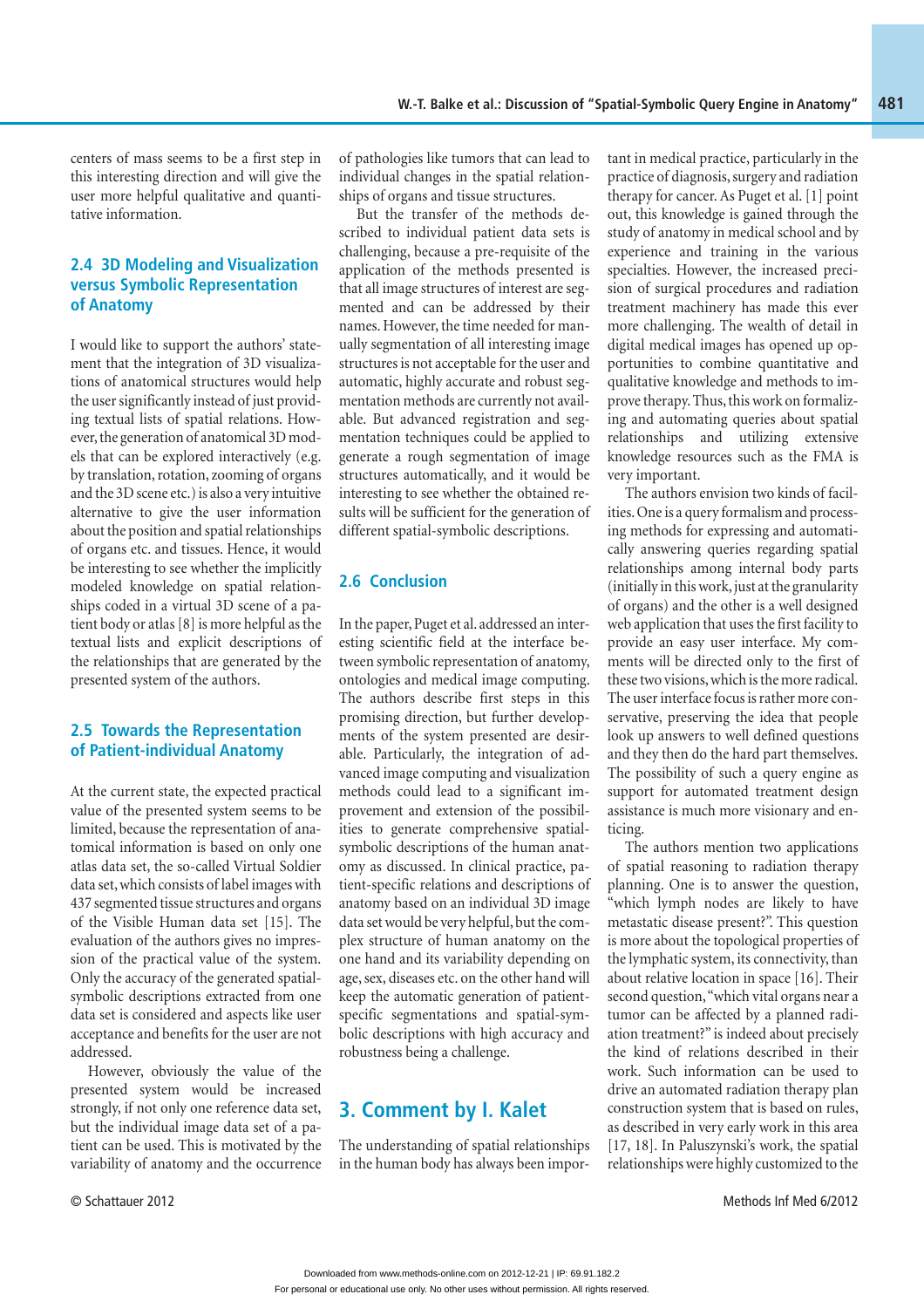

planning environment and did not use a reference anatomy model such as the FMA. Incorporating the FMA as proposed in the present work could be a major step forward on a very difficult problem.

Puget et al. have demonstrated the feasibility of automated spatial semi-quantitative reasoning about structures, and the incorporation of supporting knowledge from a symbolic knowledge resource such as the FMA. However, some challenges remain. They start with annotated images. This step is by itself a largely manual process. The state of the art of image segmen-

Methods Inf Med 6/2012 © Schattauer 2012

tation for radiation therapy is still far from complete automation or even significant semi-automation for vital organs. For delineation of the target volume (the region including the tumor mass and immediate tissue likely to contain microscopic disease), there are no automated methods whatsoever. In fact there is not a "gold standard" or much agreement among clinicians about what the target volume should be for any given patient [19]. The focus for target volumes has been almost entirely on new ideas for generating images that show such volumes as segmentable entities with well de-

**Fig. 2**

trated

Lobes in which the tumor lies are illus-

fined boundaries. This is an important matter, since the query about what vital organs are in the radiation beam path is really about what organs have the specified spatial relation with the target volume, not with any entity that exists in the FMA.

Scaling up is another open problem identified by the authors. Searching and analysing every relevant structure for a given query does not look feasible, but neither does the possibility of precomputing and caching the results of parts of the analysis. For the radiation therapy application, millimeter spatial precision is now critical in order to fully use the capabilities of the most advanced machinery. It is no longer possible to restrict the organs or substructures of concern to only a few, as was typically done in the past.

None of this should deter this work or further pursuit of the vision. It is only a perspective, to temper the wish for immediate payoff in terms of clinical application. The vision is a long term one, and this is a very important first step. I look forward to the next ones.

# **4.Comment by M. Kimura**

Image processing cannot be accomplished only from one direction, i.e. bottom up by image data processing, and top down from hierarchical knowledge. Bottom up methods are based on classical thresholding, edge detection, contour definition and mass definition. These methods recognize each mass (organ, in medicine), but semantic notation can only be done by other kinds of knowledge, even after overcoming individual case variations. Top down methods, using hierarchical knowledge, tell us relations such as "part-of", but location knowledge is hard to be combined.

Tying this bi-directional approach with human expertise, as a hybrid system, has already been advanced to commercial products. An example of a liver cancer operation simulation is shown in  $\blacktriangleright$  Figures 1–3. Based on thin slice CT images of the abdomen, the liver is recognized by each lobe. First, a physician as user points to the targeted tumor ( $\blacktriangleright$  Fig. 1) on three directions. Then lobes where the tumor lies are marked ( $\blacktriangleright$  Fig 2). If these lobes were re-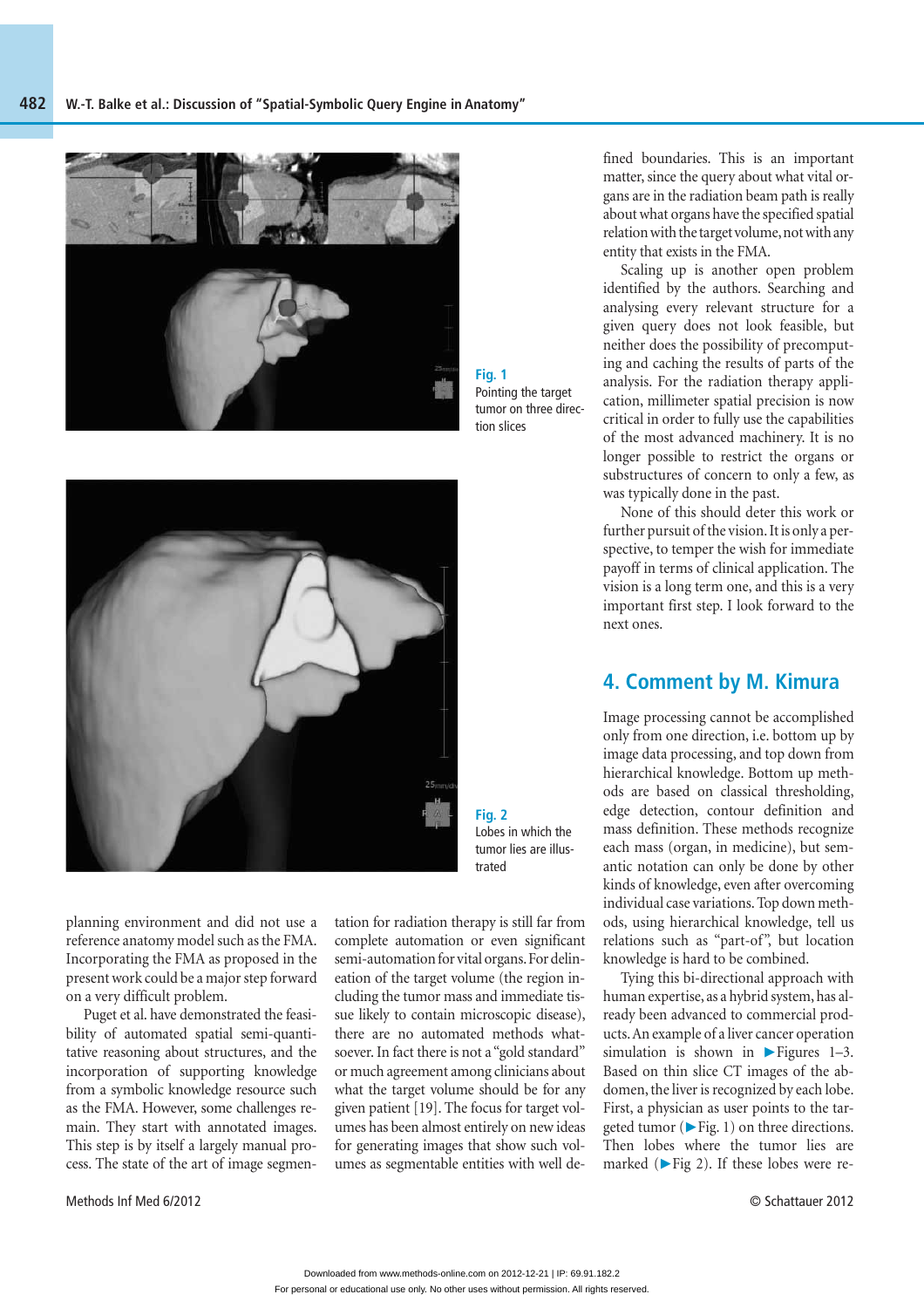moved, a simulated image of the post-operation liver will be given. On the other hand, the artery and portal veins, which flow to and from the cancer lying lobes, are illustrated, in order to give the user surgeon the plans of which vessel to ligate (figures courtesy of Fuji Film Inc.).

This article [1] is new and interesting in that it introduces new dimension, spatial knowledge representation, additional to FMA ontology, as hierarchical knowledge. As far as this reports, results gained are enough, as this research is still open-ended. There are two directions after this, prepared answers to every possible spatial relation question, or each case based custom recognition, may be based on real individual CT or MRI images and for operation simulations. In any case, web-based open ended usage gives us a good starting point for future research.

For future research, two directions can be added to that which is described in the article. One is introducing connective relation information. Macro anatomy or radiology tell us skeletal structure, arm and legs, have less variations, then the head, chest. The most locational variations are shown by abdominal cavity organs. This will be because of skeletal cavity strength, and connection tightness-looseness. This information will add more preciseness to the rate of right answers to the spatial relation questions.

Another direction, mainly for real clinical use, is incorporating human aid, like in the above mentioned liver tumor application, to give milestone for the inference. The reason why the above mentioned liver tumor simulator needs pointing tumor by human is that error in this detection caused a fatal result, when used for real operation, even if the machine recognition results in 99%.

I encourage the authors, as well as readers, to further this research on these promising directions, to achieve real clinical use.

# **5.Comment by C. Kulikowski**

The issues surrounding the design of effective and efficient query engines over both



spatial and symbolic knowledge sources are fundamental from perceptual and cognitive perspectives, and are essential to help design human-machine systems to interpret the complex medical image datasets so essential for clinical practice.

**Fig. 3**

illustrated.

Artery and portal

In the paper by Puget et al. [1] from the University of Washington's pioneering research group on structural informatics, a prototype system is described for combining spatial and symbolic representations to answer queries about the localization of organs and their likely involvement after injury or disease. The work is an important step forward in specifying the kinds of informatics challenges that need to be overcome in order to use annotated 2-D crosssectional images, so as to answer spatial queries about relative locations of target organs in relation to other organs that might involve pathology. The system goes beyond the traditional spatial-symbolic querying for image retrieval by generic similarities among images [20], by deriving its semantics from the medically-specific Foundational Model of Anatomy (FMA) [21]. This enables the system to match terms from the annotations of the organs in the 2D cross-sectional images, and help interpret relative spatial positions such as "anterior-to", "posterior-to", "superior-to", and "inferior-to". A specified target organ of a query must be correlated to the query structure as seen in the images, and serves to divide up the surrounding space into the four major relative positions of anterior, posterior, above, and below, as well as sidedness positions like "antero-left-lateral". But, processing speed is a problem, even when restricted to a limited subset of the FMA, and a single dataset from the Virtual Soldier [22], with 437 segmented and labeled (annotated) anatomical structures. This is because there are a very large number of potential relative positions of intersections of projected anatomical objects that could yield positive answers to the relative localization queries. Despite an efficient cache implementation the number of potential projected intersections remains very large even when a significant amount of overlap (40%) is specified so as to eliminate many of the possibilities. As a consequence, the current implementation does not allow for real-time image processing, but does provide a proof of concept about how this kind of system can work.

The system is implemented using a web service model which can call on alternative sources of information for comparison beyond the FMA, as well as multiple experts, so as to obtain a consensus opinion on the definitions of spatial relationships between the anatomical objects. Inter-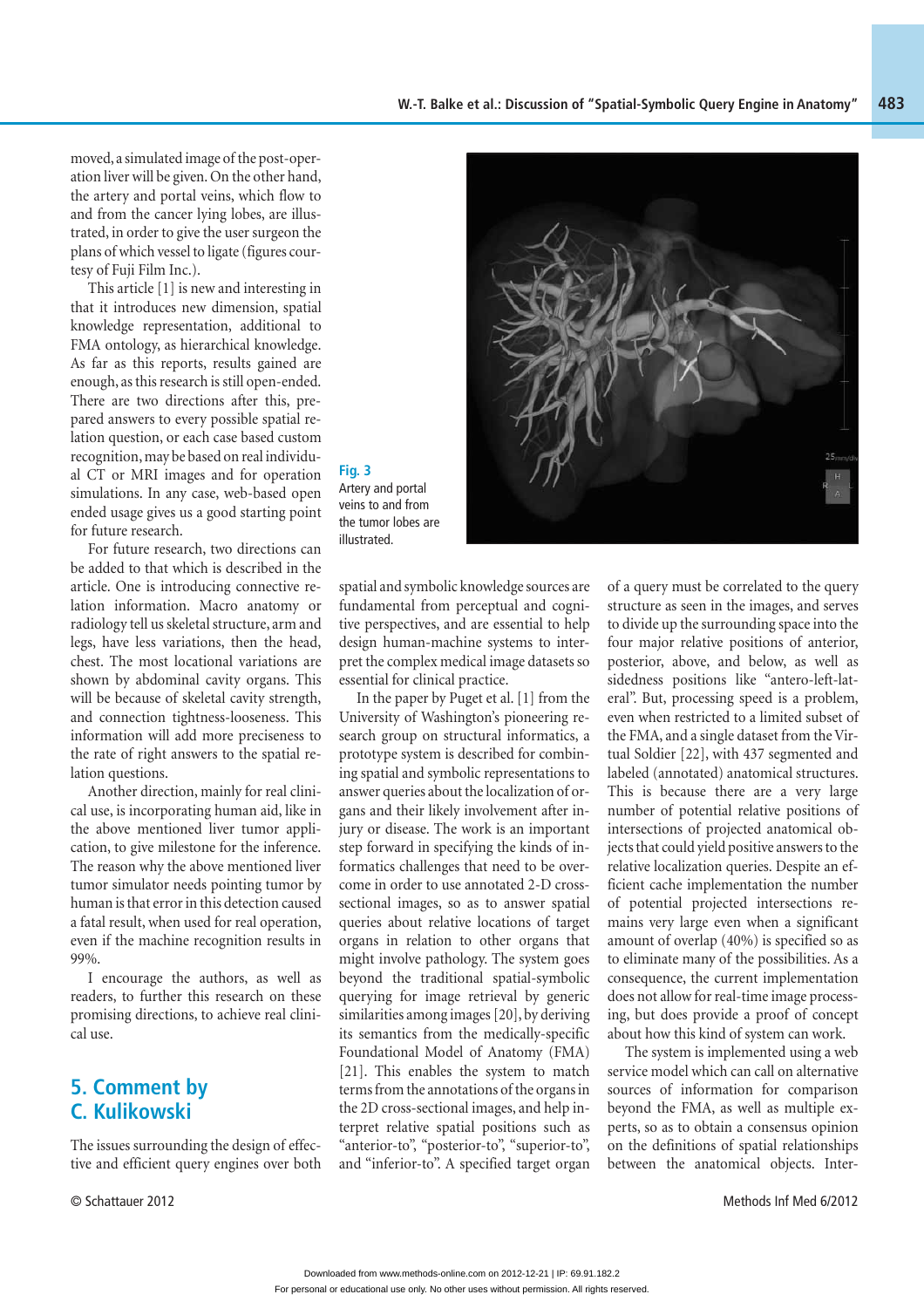action is through a graphical user interface (GUI) with capabilities for assessing the symbolic interpretation by visual mapping onto the image dataset, thus permitting effective mixed-mode evaluation. Integra tion with other semantic web applications will be enabled in this way. Since the system is still a prototype, the authors make clear that it is mainly a "framework for building end-user applications, rather than an enduser application in itself". However, it gives a clear illustration of just how detailed the specifications of relative spatial positioning need to be made in order to obtain answers to even simple comparative anatomical queries.

Results from a preliminary evaluation on a random sample of 10% of possible query structures are presented showing that good performance can be obtained in terms of low false positive and false negative rates for transverse and sagittal direct relations among anatomical objects. Since there is no "gold standard" available as a baseline for comparison, two experts carried out the evaluation, but this did show that inter-observer variability can be a significant factor, with one expert systematically avoiding false negatives for all spatial relationship types (keeping the rate mostly at zero or with at most one false negative case involving the inferior relationship) while tolerating a higher false positive rate, in contrast to the other expert, who balanced the precision and recall rates quite consistently. This inter-observer difference illustrates the complexity of designing comparative visual evaluation studies involving so many possible ways of defining spatial relationships between anatomical query objects and the possible targets in the image datasets. Greater standardization will be needed to scale up studies of this kind, though the variability between experts is only the tip of the iceberg in what is a long-standing problem of comparing features within and between objects in an image or scene where issues of perceptual grouping are important, and as yet far from being well understood for realistic visual stimuli [23].

Despite the difficulties reported, the authors provide a number of sensible suggestions for additional features that could improve the utility of their application system, making this preliminary study and evaluation a valuable reference for others seeking to develop this important type of medical spatial-symbolic system, so critical for interpreting and exchanging clinical image data across platforms and applications over the web.

# **6.Comment by L. A. Moura**

Search engines have become so popular we have the impression they have always been around and the feeling that it is impossible to live without them. The kinds of search available cover from symbolic data, structured or not, to graphics and image content [24, 25] to samples of recorded music [26]. Databases worldwide store knowledge that allows humans and machines to search for music from signal recordings, pictures from samples, and places from pictures with or without GPS-referenced data. The amount of technology aboard our smartphones is huge and tailored to make the most of available services, yet at the same time services are designed to take advantage of available devices. Fast processors, GPS decoders, position sensors, compasses, 3- or 4-G communication, computer graphics, maps, charts, touchscreen displays, Wi-Fi, Bluetooth, HD video and photo cameras, voice synthesizers and language processing software are among the features most users expect any currently available model will offer. Needless to say that a decade or so ago most of this was "conceivable" but not "doable", and that the reality has, in many regards, beaten fiction.

Apart from being personal leisure and communication gadgets, mobile devices and the services they access have changed our lives and our work. Many activities as civil aviation, banking and shopping have been almost completely reinvented around the existing resources.

Although all measures of success applied to Health Care in the World Wide Web lead to very impressive figures (number of available services, specialized search engines, hits, unique users, product sales, client and investor's interest and so on), eHealth activities are still far behind the areas mentioned before, despite governments and private sector efforts and

 investment poured into eHealth around the world.

eHealth can and will change Health for better, but this is not a trivial task. The main reason for my having enjoyed so much reading **Spatial-symbolic Query Engine in Anatomy** [1] is that it tackles, in a very elegant way, some of the most vital concepts that are required to make eHealth mainstream, useful and sustainable.

To start with, the project stems from the need to provide answers to queries that are very simple from the human perspective, but complex from a computational viewpoint. The notions of "lateral", "anterior" and "inferior" are thus expressed in a very logical and coherent machine-compatible way. This is very much contemporary in that lay people and experts alike are willing to pose questions such as "a bullet in the chest is likely to hit which organs?" in a straightforward manner. In other words, the project hides the computational complexity behind what can be called a "simplicity layer": the interface that gives enhanced usability to the system.

The authors have built this project taking into account existing knowledge and, moreover, reusing existing standards and standardized models, methods and languages, as is the case of RDF, SparQL and OWL all of them W3C recommended standards [27]. Also the vocabularies and ontologies they use as the foundations for the work are published standards. All that means other groups and standard-based applications can collaborate to bring in new functionalities in an orchestrated way.

Finally, and a very important factor in my view, the authors worried themselves to offer their Query Engine as a web-service, which means that not only people, but machines throughout the world, can query the service and take advantage of it.

By being standards-based, using a service-oriented architecture and making complex stuff seem simple, this project forms an emblematic example of how the eHealth application of the future will be: simple to use, focused on a single specific and often complex subject, offered as a service – to humans and machines alike, ubiquitous, scalable and interoperable. Such are the features that will make applications part of an eHealth platform that seamlessly

Methods Inf Med 6/2012 © Schattauer 2012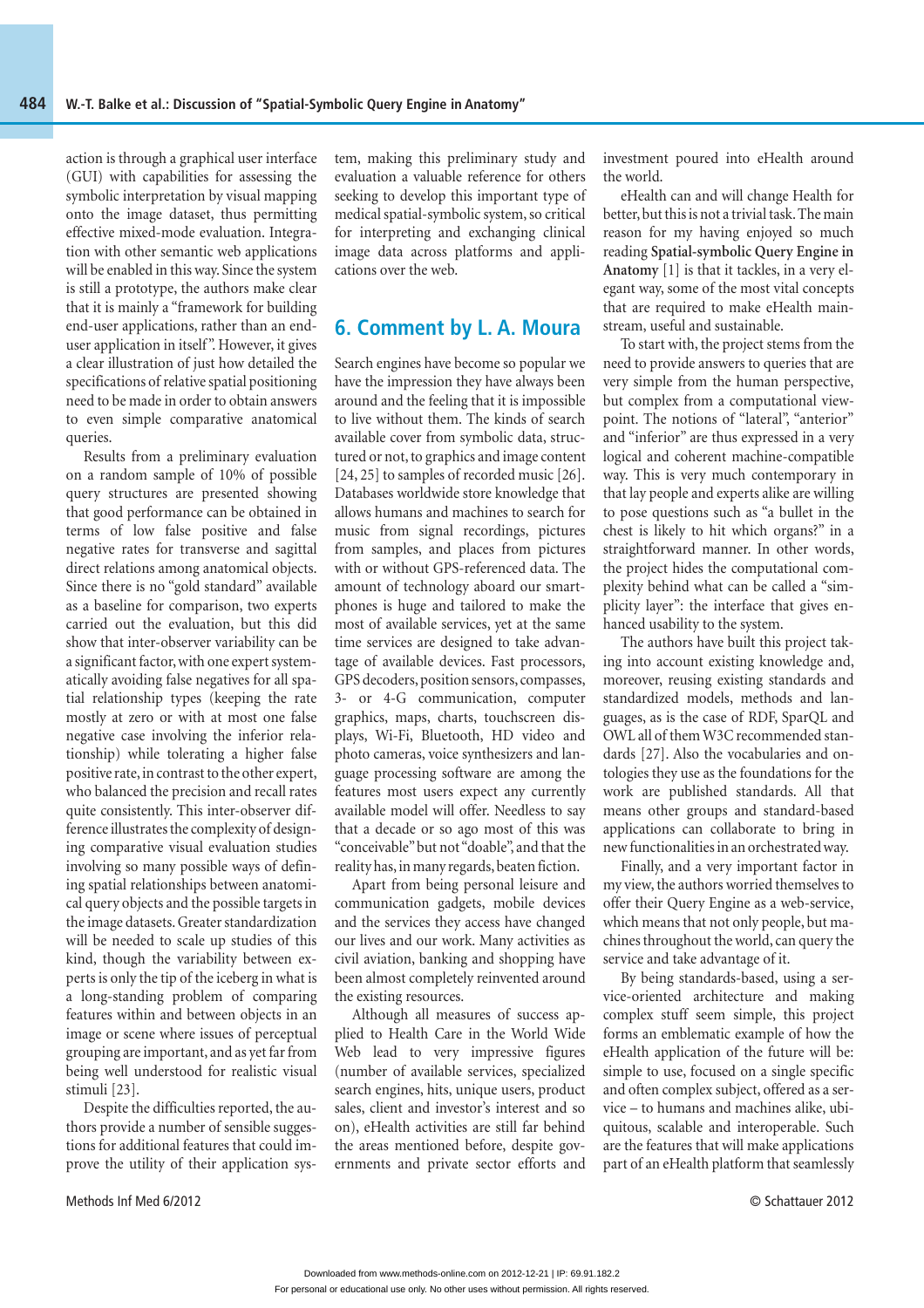integrates applications, knowledge and services, thus being able to be the engine that will help "run" the health system.

Several national and regional initiatives are on their way to build eHealth platforms that offer a common and flexible ground for applications to interoperate [28 –30]. Of course, some of the founding building blocks are preferably offered at national or provincial levels. These include registries that provide unique IDs for patients, health care providers and health care organizations, for example [31].

In these days of mHealth, a plethora of mobile applications typically aiming at supporting vertical or local needs have been described that are not based on standards or even basic common building blocks as ICD-10, for instance. This is very worrying because such applications – if successful – will fragment information flow and, thus, fragment delivery of care [32].

On the other hand, it is not difficult to imagine series of "stand-alone" tasks being offered in the cloud, as services, in an interoperable fashion. Knowledge on drug-todrug or food-to-drug interaction as well as guidelines and evidences can be offered as web-services instead of full-fledged applications, simplifying the business transactions as well as the management of such complex systems. The **Spatial-symbolic Query Engine in Anatomy** project we discuss, here, is a clear example of a very complex environment that requires specialized people to keep it up, running and evolving. By being offered as a service, more people can benefit from it, without having to cope with the inherent complexity.

The paper under appraisal is an example to be followed: it is innovative, focused on a single problem, built on existing foundations that are expanded by it; compliant with standards and best practices, offered as a service, and designed for interoperability with other systems. Indeed, an important contribution to our field.

### **7. Comment by A. Pommert**

Is Canada north or south of the United States? Apart from Alaska, probably most of us would not hesitate to place it north of the US. However, if you happen to be in

Detroit, things appear somewhat different, as the closest way to Canada is to go straight down south. So a more comprehensive answer to this question could be "mostly north".

Not surprisingly, things are even more complicated in the medical domain. The three-dimensional human anatomy is the most complex structure we know; its organs, organ parts and tissues are highly interwoven and contain myriads of descriptive problems like the one mentioned above. And yet, we are able to make statements about the relative positions such as "the heart is anterior to the lung". Or are we?

Anatomical terms of location such as anterior, (left) lateral or superior serve a very important purpose in medicine, as they provide an abstract (and thus somewhat simplified) description of spatial relations, which can easily be communicated. However, these terms are not well-defined in a mathematical sense. Is the descending thoracic aorta anterior to the lower lobe of the left lung? The answer to this question may also depend on the context, e.g. whether it is discussed in an anatomy class, or the intent is to direct a biopsy needle. In the latter case, even a very small portion in the way should result in a positive answer.

Descriptions of the human anatomy on a symbolic level, i.e. in terms of anatomical entities and their relations, have made a remarkable progress in recent years. The most comprehensive work, the Foundational Model of Anatomy (FMA), contains tens of thousands of entities and relations such as "part of" or "branch of". However, no comprehensive symbolic description of the spatial relations of these entities is available so far.

The paper from the Structural Informatics Group at the University of Washington [1] describes an important work to close this gap. Interestingly, the authors did not bother to define the spatial relations between the various anatomical entities manually, but automatically calculated them from a segmented three-dimensional dataset. For terms such anterior and posterior, rather strict definitions were used, based on projections of the structures parallel to the anterior-posterior axis (likewise for left lateral/right lateral and superior/ inferior). This way, it could be determined how many percent of a structure are located e.g. anterior to another structure.

To answer questions about spatial relations, the authors developed a query engine which takes a structure, a spatial relation type and a threshold value x. The threshold limits the results to those structures which are involved with at least x percent. This mechanism allows to somewhat balance the answer on the context.

It is one of the merits of this work that the authors did not leave it at this. They also tested the results of the spatial-symbolic query engine against the opinions of two anatomists. One of the experts turned out to be consistently more critical with the resulting lists than the other. This may be due to the general problems of abstract spatial descriptions discussed above, the somewhat unsharp definition of terms such as anterior, or different assumptions about the context. It is an interesting question whether the percent threshold will be sufficient to handle these problems.

In many ways, this pioneering work can be considered as an important first step. Possible extensions include the coverage of natural variability, which in a first approximation requires little more than scanning other segmented datasets, or the inclusion of other spatial relations describing e.g. distances. For a full integration in the FMA, the combined semantics of spatial relations and patrimonies need to be understood.

The spatial-symbolic description of human anatomy clearly has the potential to become a powerful tool for many applications ranging from education to clinical systems informing about the possible consequences of injuries, diseases, or invasive procedures. Furthermore, the knowledge represented here may be used for an automatic segmentation of radiological images, or even an automatic detection of anomalies. Very likely, the obtained results will be useful for geographic information systems and in other non-medical domains with similar types of problems as well.

## **8. Comment by S. Schulz**

In biomedical knowledge representation there is an increasing consensus about the need of ontological foundations, which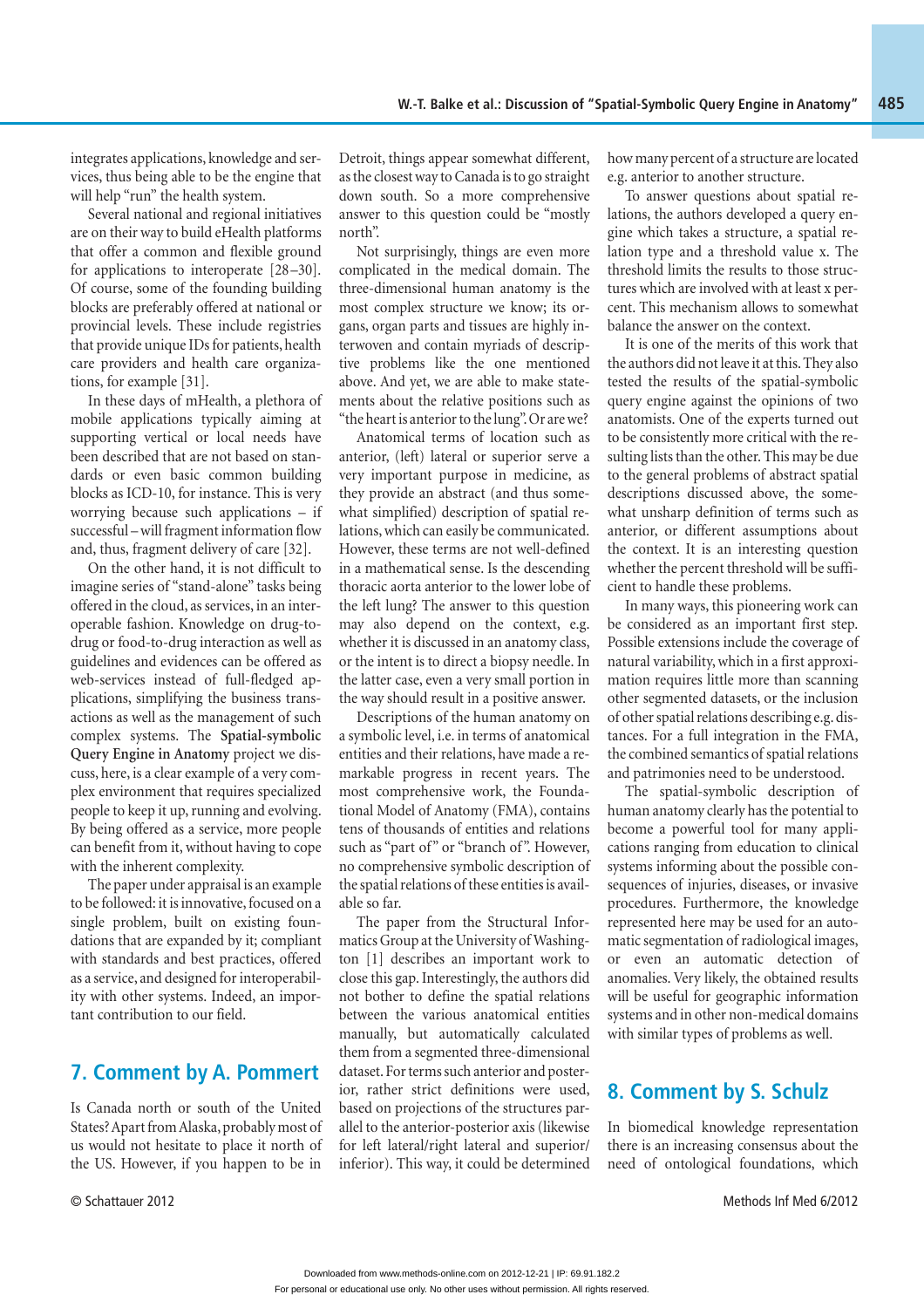

**Fig. 4** Parallel vs. conic projection volumes



**Fig. 5** Conic projection volumes.The importance of the viewpoint **our content of the visual** angle is

Methods Inf Med 6/2012 © Schattauer 2012

provide axiomatic statements of what can be taken as universally true for all entities that instantiate a given natural kind [33]. E.g. all cells have a membrane, all lungs have alveoli, and all arteries are blood vessels and have a wall and a lumen. Basic relations have been proposed to describe how entities are related with each other, independent from any observational context [34]. Examples of such relations are "haspart", "participant of", or "located in". Also the FMA uses such ontological relations, mostly to relate parts and wholes.

Locative relations such as expressed by "anterior", "posterior", "left", "right", or prepositions like "behind", "above", are not, a priori, ontological relations: Whether the heart appears in front of the esophagus or right to it depends on the position of the observer. This effect is eliminated if the spatial relations are normalized according to the standard anatomical position. As Puget et al. [1] point out, it would then suffice to assert the "classical" anatomical spatial relations like "anterior", "posterior" from volume data, according to strictly geometrical criteria. Does this represent the meaning of these terms in a cognitively adequate way?

Let us assume a scenario with three bullet fragments A, B, C with a diameter of 5 mm found in the thorax to the left of the descending aorta (Q), as depicted by  $\blacktriangleright$  Figure 4a. According to the standard anatomical position, "to the left" corresponds to "to the right" on the image. Following the criterion used for constructing query volumes by parallel projection as proposed by Puget et al., none of the three target structures would be inside the query volume for "to the left" and would instead be classified as "antero-left-lateral". However, we would not be surprised if most observers agreed with this only for the object A but not for C, which they would rather see as positioned left to Q.

Are there other ways to construct query volumes, which would do better justice to these distinctions?  $\triangleright$  Figure 4b depicts an alternative solution. Here, only the target structure C would be fully inside the query volume for "to the left". This approach emphasizes the importance of the visual angle between two objects. Assuming O′ as the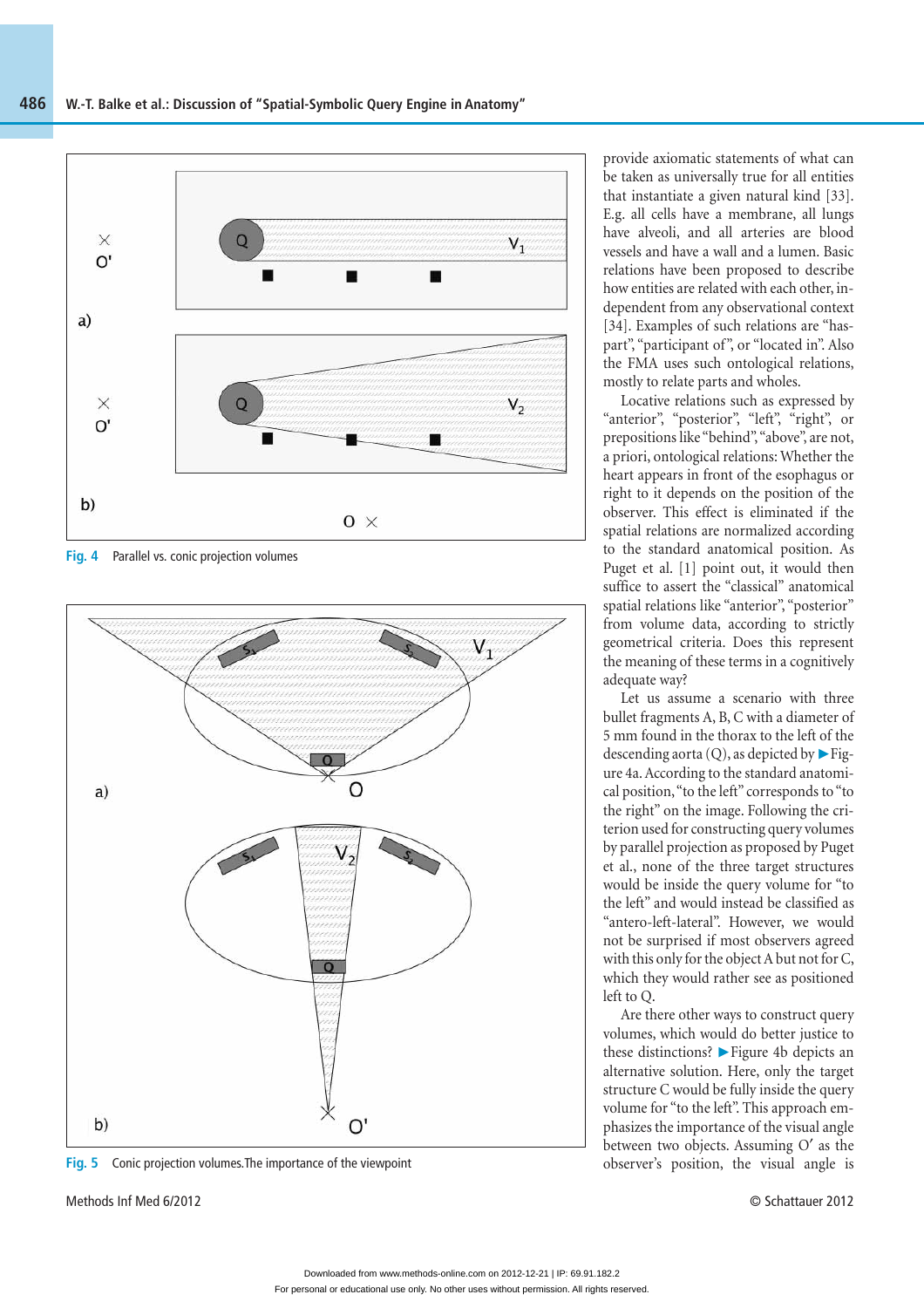much greater for A with relation to Q than for B, as on the retina the distance between the images of Q and A is greater than the distance between Q and B. The position of A is therefore viewed more deviant from the position of Q. Equally, B and C would be perceived more closely related to an imaginary line between running from O′ through Q. Even more, as depicted by ► Figure 4b, B would be partly and C fully eclipsed by Q when observed from O′.

The construction of conic instead of parallel query volumes could therefore be a more cognitively adequate way to infer spatial predications from volume data. However, in order to construct a conic projection we need to determine the geometric position of the vertex. Whereas it is rather intuitive that the vertex should be positioned perpendicularly on the respective anatomical plane (i.e., in X, Y, or Z position) straight above the centroid of the projection of the query structure to this plane, its distance from the query structure might be subject to debate. Spontaneously, one could suggest the body surface. But this is problematic. ► Figure 5 shows a schematic cross section of the human thorax with the sternum as query structure Q and the two scapulas S1 and S2. In  $\blacktriangleright$  Figure 5a O marks the observation point at the body surface. From this point, even the scapulas would be located posterior to the sternum. This is not plausible. Additionally, the size and the shape of the query volume would greatly vary with the distance between skin and bone, which depends, e.g. on the layer of body fat in between. The query volume that derives from the observation point O′ looks much more plausible. With a distance of about one meter it corresponds to a standard distance between a physician and a patient, or between an anatomist and a cadaver, which represents quite well the context in which terms like "anterior" or "posterior" had been coined and used in a preradiology era.

The relations between locative expressions, human cognition, and reality have been subject to a large number of theoretical deliberations and experimental studies. A. Herskovits [35] concluded that simple relation models for locative expressions are mostly inadequate, and she provides numerous examples to demon-

tive relations, using the relation "above". His study provided empirical evidence about the importance of the angle between the query and the target object, as postulated in our discussion of ▶Figure 4b. Regier and Carlson [37] developed a more complex computational model in which the size and the shape of the query object are used as additional parameters to predict the plausibility of the locative statements regarding a target object and found a good fitting with experimental results. According to our analysis, parallel projection volumes for querying volume data

using locative expressions are of limited cognitive validity. A new version of Puget et al.'s spatial-symbolic query engine for anatomy should therefore take into account the considerable body of knowledge on spatial perception and related language expressions. A set of experiments using anatomical data and involving medical experts should be conducted in order to optimize the shape of projection volumes, thus increasing the utility of systems for querying and navigating in anatomical volume data.

strate how the prototypical meaning deviates from the pragmatics of use. Statements like "The North Star is to the left of the mountain peak" suggest the representation of the objects on reality as a geometric scene. This come close to what we have proposed in relation to  $\blacktriangleright$  Figure 4b, where the visual representation of objects is taken into account. Klaus-Peter Gapp [36] conducted experiments on the interdependencies between angle, distance, and shape with respect to the acceptability of projec-

# **References**

- 1. Puget A, Mejino LV, Detwiler LT, Franklin JD, Brinkley JF. Spatial-symbolic Query Engine in Anatomy. Methods Inf Med 2012; 51 (6): 463–478.
- 2. Handels H, Horsch A, Meinzer HP. Advances in Medical Image Computing. Methods Inf Med 2007; 46 (3): 251– 253.
- 3. Handels H, Ehrhardt J. Medical Image Computing for Computer Supported Diagnostics and Thera py – Advances and Perspectives. Methods Inf Med 2009; 48 (1): 11– 17.
- 4. Preim B, Bartz D. Visualization in Medicine. Morgan Kaufmann; 2007.
- 5. Forkert N, Schmidt-Richberg A, Fiehler J, Illies T, Möller D, Handels H, Säring D. Fuzzy-based Vascular Structure Enhancement in Time-of-Flight MRA

Images for Improved Cerebrovascular Segmentation. Methods Inf Med 2011; 50 (1): 74 – 78.

- 6. Marschollek M, Teistler M, Bott OJ, Stuermer KM, Pretschner DP, Dresing K. Pre-operative Dynamic Interactive Exploration of Complex Articular Fractures Using a Novel 3D Navigation Tool. Methods Inf Med 2006; 45 (4): 384 –388.
- 7. Handels H, Werner R, Schmidt R, Frenzel T, Lu W, Low DA, Ehrhardt J. 4D Medical Image Computing and Visualization of Lung Tumor Mobility in Spatio-temporal CT Image Data. Int J Med Inform 2007; 76 (3): 433 – 439.
- 8. Höhne K, Pflesser B, Pommert A, Riemer M, Schubert R, Schiemann T, Tiede U, Schuhmacher U. A Realistic Model of Human Structure from the Visible Human Data. Methods Inf Med 2001; 40 (2):  $83 - 89.$
- 9. Park JS, Jung Y, Shin DS, Chung MS, Riemer M, Handels H. Generating Useful Images for Medical Applications from the Visible Korean Human. Comp Meth Prog Biomed 2008; 92: 257– 266.
- 10. Ehrhardt J, Handels H, Plötz W, Pöppl SJ. Atlasbased Recognition of Anatomical Structures and Landmarks and Automatic Computation of Orthopaedic Parameters to Support the Virtual Planning of Hip Operations. Methods Inf Med 2004; 43: 391– 397.
- 11. von Berg J, Lorenz C. A Geometric Model of the Beating Heart. Meth Inf Med. 2007; 46 (3): 282– 286
- 12. Heimann T, Wolf I, Meinzer HP. Automatic Generation of 3D Statistical Shape Models with Optimal Landmark Distributions. Methods Inf Med 2007; 46 (3): 282– 286
- 13. Hufnagel H, Ehrhardt J, Pennec X, Ayache N, Handels H, Computation of a Probabilistic Statistical Shape Model in a Maximum-a-posteriori Framework. Methods Inf Med 2009; 48 (4): 314 –319.
- 14. Hacker S, Handels H. A Framework for Representation and Visualization of 3D Shape Variations of Organs in an Interactive Anatomical Atlas. Methods Inf Med 2009; 48 (3): 272– 281.
- 15. Ackerman MJ. The Visible Human Project: A Resource for Education. Acad Med 1999; 74 (6): 667– 670.
- 16. Benson N, Whipple M, Kalet IJ. A Markov Model Approach to Predicting Regional Tumor Spread in the Lymphatic System of the Head and Neck. Proceedings of the American Medical Informatics Association Fall Symposium. In: David W. Bates, John H. Holmes and Gilad Kuperman (eds). American Medical Informatics Association; 2006. pp 31–35.
- 17. Paluszynski W, Kalet I.. Design Optimization Using Dynamic Evaluation. Proceedings of the Eleventh International Joint Conference on Artificial Intelligence, August 1989, Detroit, Michigan, American Association for Artificial Intelligence; 1989.
- 18. Kalet IJ, Paluszynski W. Knowledge-based Computer Systems for Radiotherapy Planning. American Journal of Clinical Oncology. 1990; 13: 344 –351.
- 19. Ketting C, Austin-Seymour M, Kalet I, Jacky J, Kromhout-Schiro S, Hummel S, Unger J, Fagan L, Griffin T. Automated Planning Target Volume Generation: An Evaluation Pitting a Computer-based Tool Against Human Experts. International Journal of Radiation Oncology, Biology and Physics. 1997; 37 (3): 697– 704.